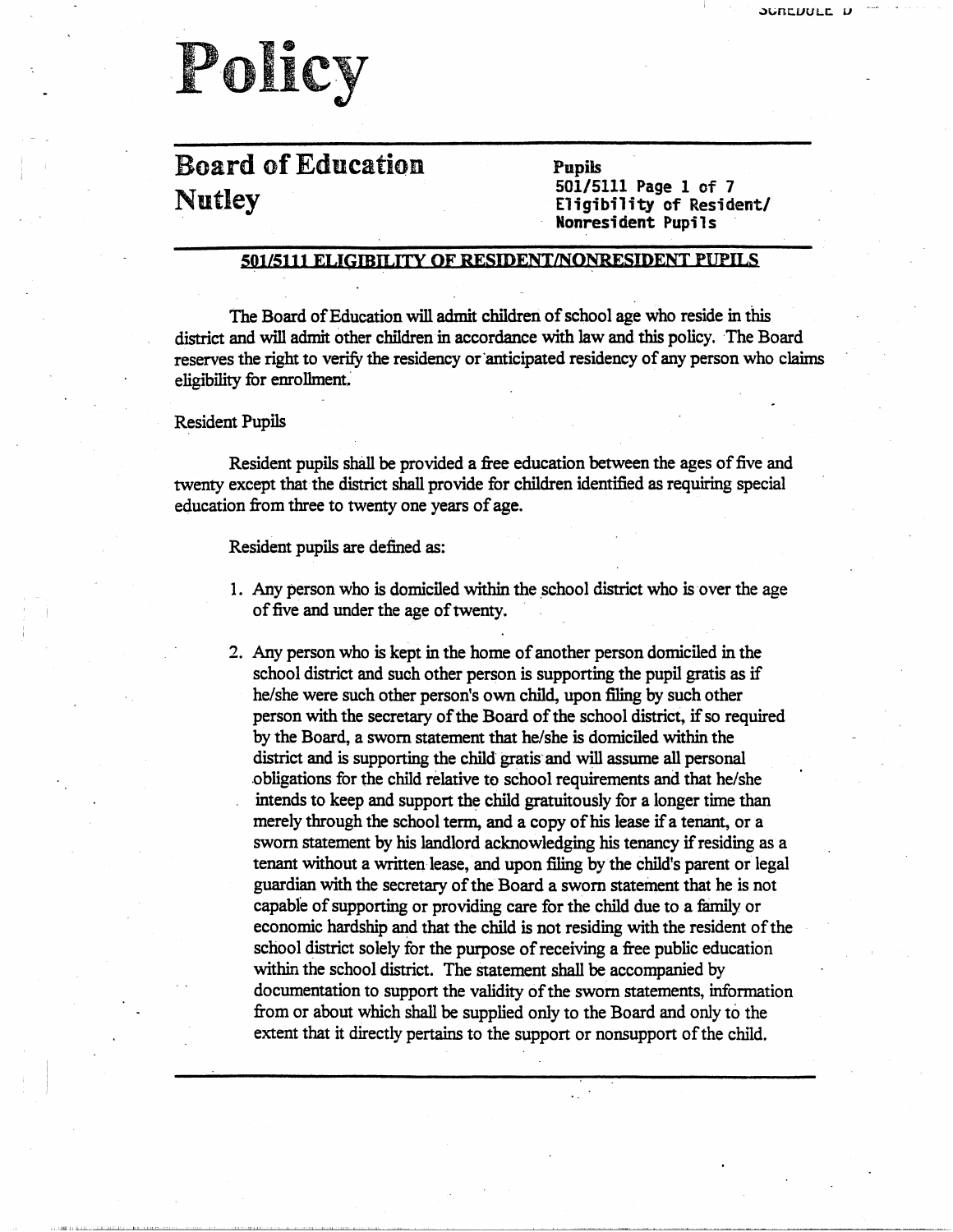## Board of Education Nutley

·Pupils 501/5111 Page 2 of 7 Eligibility of Resident/ **Nonresident Pupi-1 s** 

If in the judgment of the Board the evidence does not support the validity of the claim by the resident, the Board may deny admission to the child. · The resident may contest the Board's decision to the Commissioner within 21 days of the date of the decision and shall be entitled to an expedited hearing before the Commissioner on the validity of the claim and shall have the burden of proof by a preponderance of the evidence that the child is eligi'ble for a free education under the legal criteria. The Board shall, at the time of its decision, notify the resident in writing of his/her right to contest the Board's decision to the Commissioner within 21 days. No child shall be denied admission during the pendency of the proceedings before the Commissioner. In the event the child is currently enrolled in the school district, the pupil shall not be removed from school during the 21 day period in which the resident may contest the Board's decision nor during the pendency of the proceedings before the Commissioner. If in the judgment of the Commissioner the evidence does not support the claim of the resident, he/she shall assess the resident tuition for the pupil prorated to the time of the pupil's ineligible attendance in the school district. Tuition shall be computed on the basis of  $1/180$  of the total annual per pupil cost to the local school district multiplied by the number of days of ineligible attendance \_ and shall be collected in the manner in which the orders of the Commissioner are enforced. Nothing shall preclude a Board from collecting tuition from the resident, parent or legal guardian for a pupil's period of ineligible attendance in the schools of the district where the issue is not appealed to the Commissioner.

3. If the Superintendent finds that the parent or legal guardian of a child who is attending the schools of the district is not domiciled within the district and the child is not kept in the home of another person domiciled within the school district and supported by them gratis, as if the child was the person's own child as provided for in paragraph two, the Superintendent may apply to the Board for the removal of the child. The parent or legal guardian shall be entitled to a hearing before the Board, and if, in the judgment of the Board, the parent or legal guardian is not domiciled within the district or the child is not kept in the home of another person domiciled within the school district and supported by them gratis as if the child was the person's own child as provided for in the law, the Board may order the transfer or removal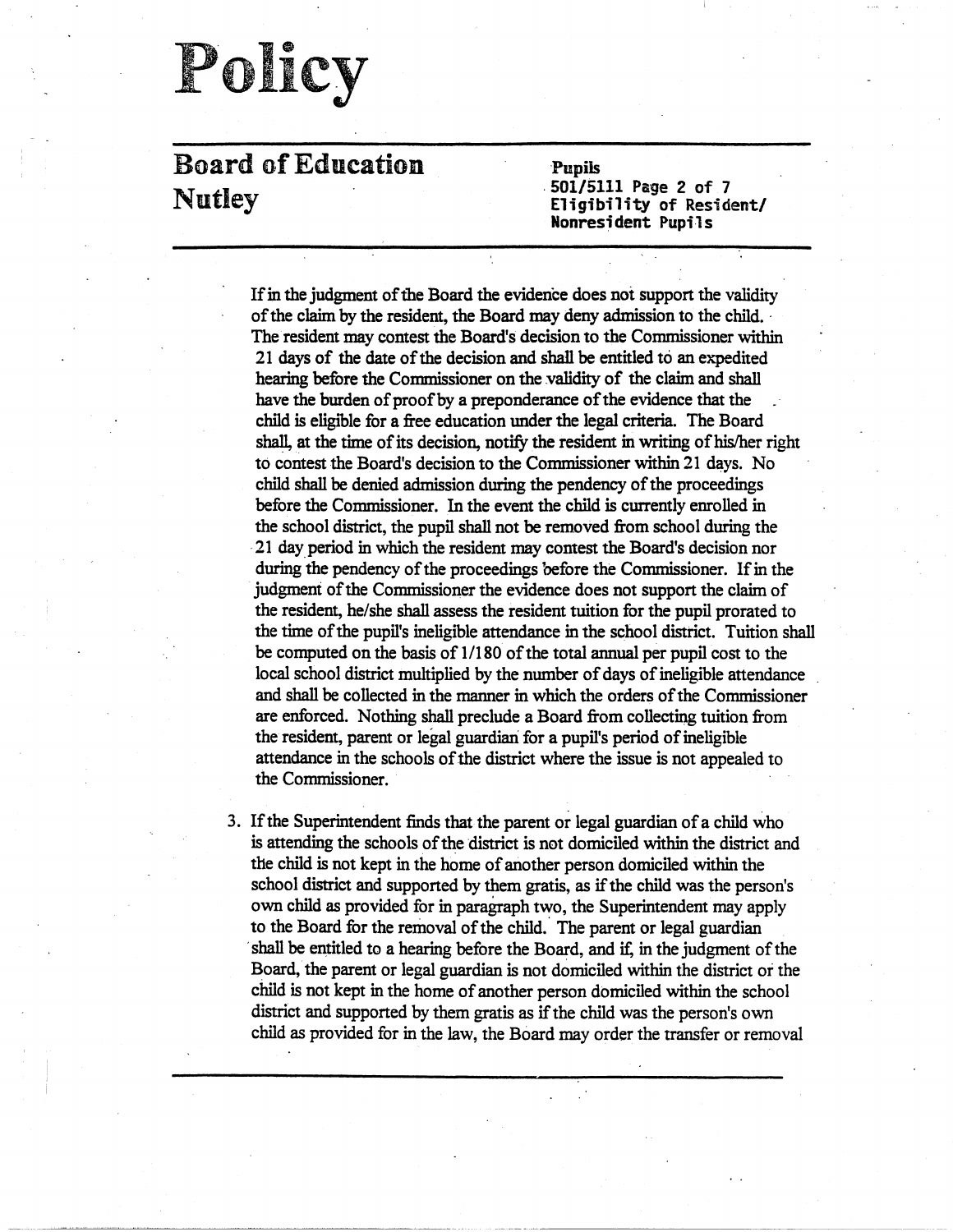## Board of Education Nutley

**Pupils**  501/5111 Page 3 of 7 Eligibility of Resident/ **Nonresident Pupils** 

of the child from school. The parent or legal guardian may contest the Board's decision before the Commissioner within 21 days of the date of the . decision and shall be entitled to an expedited hearing before the Commissioner and shall have the burden of proof by a preponderance of the evidence that the child is eligible for a free education under the criteria provided in the law. The Board shall, at the time of its decision, notify the parent or legal guardian in writing of his or her right to contest the decision within 21-days. No child shall be removed from school during the 21 day period in which the parent or legal guardian may contest the Board's decision or during the pendency of the proceedings before the Commissioner. If in the judgment of the Commissioner the evidence does not support the claim of the parent or legal guardian, the Commissioner shall assess the parent or legal guardian tuition for the student prorated to the time of the student's ineligible attendance in the schools of the district. Tuition shall be computed on the basis of 1/180 of the total annual per pupil cost to the local district multiplied by the number of· days of ineligible attendance and shall be collected in the manner in which orders of the commissioner are enforced. Nothing shall preclude a Board from collecting tuition-from the parent or legal guardian for a student's period of ineligible attendance in the schools of the district where the issue is not appealed to the Commissioner.

4. The following pupils shall be deemed to be domiciled in the school district:

- a. Any pupil whose parent or legal guardian, even though not domiciled within the district, is residing temporarily therein, but any person who has had or shall have his all-year-round dwelling.place within the district for one year or longer shall be deemed io be domiciled within the district;
- b. Any pupil for whom the Division of Youth and Family Services in the Department of Human Services is acting as guardian and who is placed in the district by said bureau;

... ··-----·--··--------------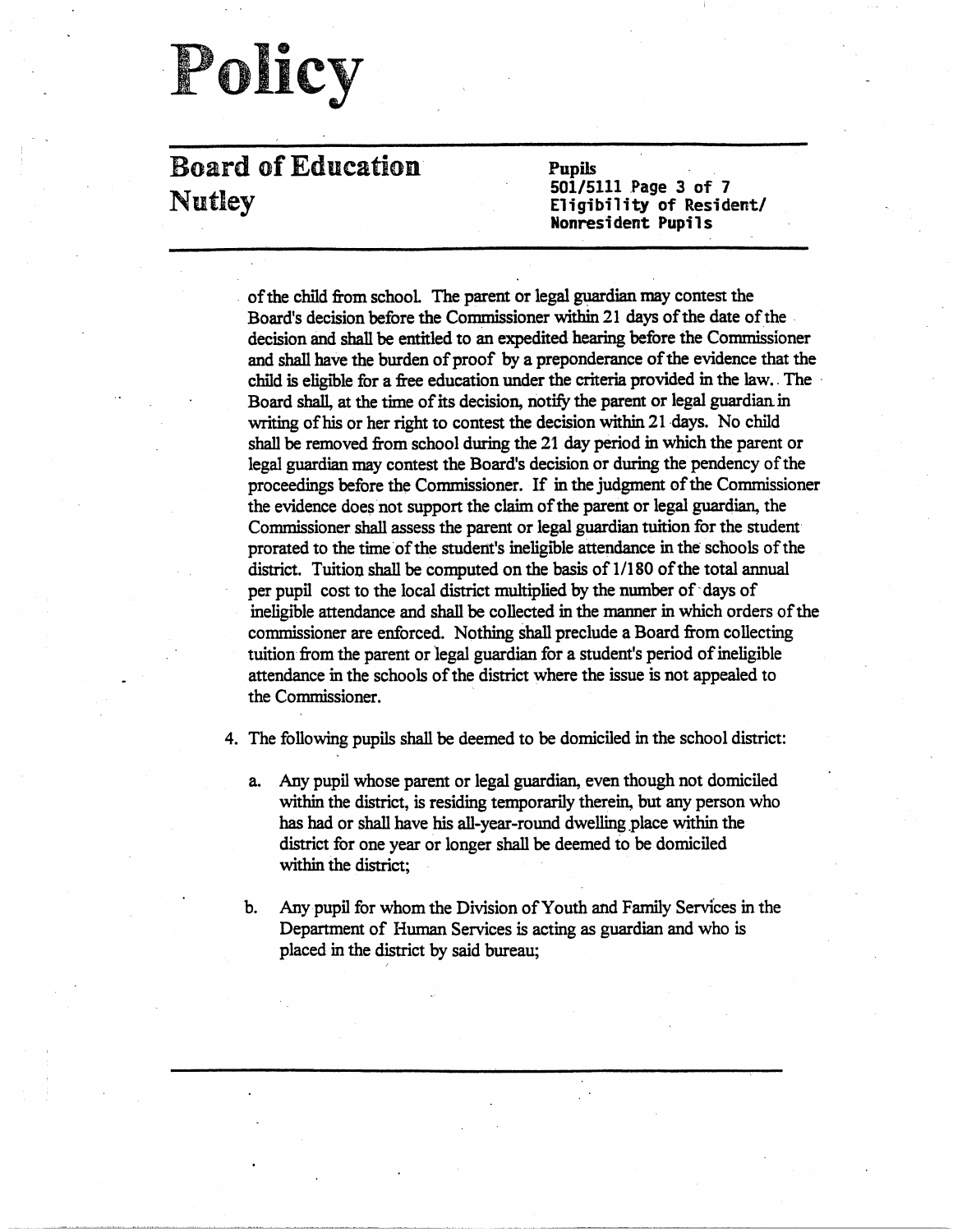## Board of Education . Nutley

**Pupils<br>501/5111 Page 4 of 7 Eligibility of Resident/ Nonresident Pupils** 

- c. Any pupil whose parent or legal guardian moves from one school district to another school district as a result of being homeless and whose district of residence is determined to be Nutley pursuant to 18A:7B-12.
- d. Any pupil placed in the home of a resident of the district by coun order pursuant to the provisions of 1 SA:38-2.

#### **Non Resident Pupils**

The admission-of any nonresident child must be approved by the Board. No child otherwise eligible shall be denied admission on the basis of the child's race, creed, color, national origin, gender, or disability. The continued enrollment of any nonresident pupil shall be contingent upon the pupil's maintenance of good standards of citizenship and discipline.

If the Board has reason to believe that a district resident has fraudulently allowed a · child of another person to use his or her residence and is not the primary financial supporter of that child or that a parent or legal guardian has fraudulently claimed to have given up custody of his or her child, the Board may report any such person to municipal authorities for prosecution as disorderly persons.

#### **Homeless Children**

The Board will accept responsibility for the educational placement of a homeless child of school age when this school district is determined to be the child's district of residence or when the child temporarily resides in this district and no New Jersey district of residence can be determined, pursuant to law and rules of the State Board of Education. Such placement will be determined by the Board and will be made in the best interest of the child and may be in this district, the district of the child's last attendance, or the district in which the child temporarily resides.

The Superintendent shall appoint a district liaison for the education of homeless children. The liaison shall develop a system to insure that any homeless child temporarily residing in this district is appropriately enrolled and attending school and shall communicate with other districts in the interests of homeless children.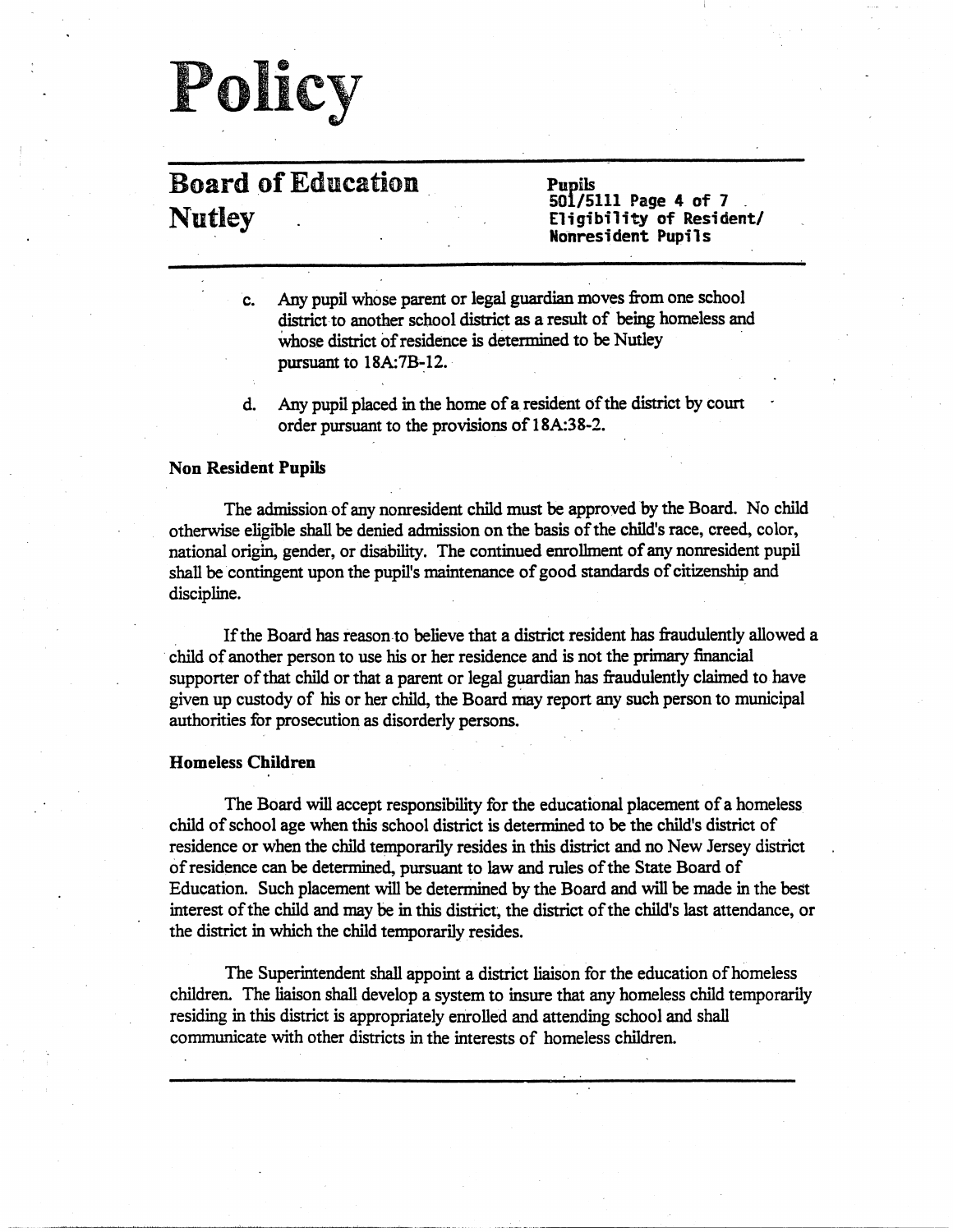## **Board of Education Nutley**

**Pupils 501/5111 Page 5 of 7 Eligibility of Resident/ Nonresident Pupils** 

#### **Admission**

A. Future Residents

The children of families who have signed a contract to rent, buy or build a residence in the school district may be enrolled during the semester in which they expect to become residents.

### B. School Staff

The children of non-resident members of the staff may be enrolled at any time on a tuition basis. If not otherwise provided for by a negotiated agreement, the tuition rate shall be 50% of the rate established annually by the Board for the specific grade or program in which the child is enrolled.

In the event that the employment status of the parent or guardian of the nonresident child is terminated during the school year for any reason, the tuition rate shall be raised to the full rate, effective from the date of termination of employment. In any circumstance where the employment status is terminated, the child will be permitted to remain enrolled only through the balance of the school year in which the termination occurs, except for pupils who have completed the eleventh grade, who will be permitted to remain enrolled for grade twelve upon payment of the full tuition rate.

In the event that the employment status of the parent or guardian changes to an uncompensated leave of absence, the full tuition rate will be charged after sixty days of the commencement of the uncompensated leave.

C. Pupils from Other School Districts

The Board may accept pupils from other school districts to attend school in the district under the following provisions:

1. The Board of Education from the district where the where the pupil is domiciled has made a request to have the pupil enrolled in the Nutley School District.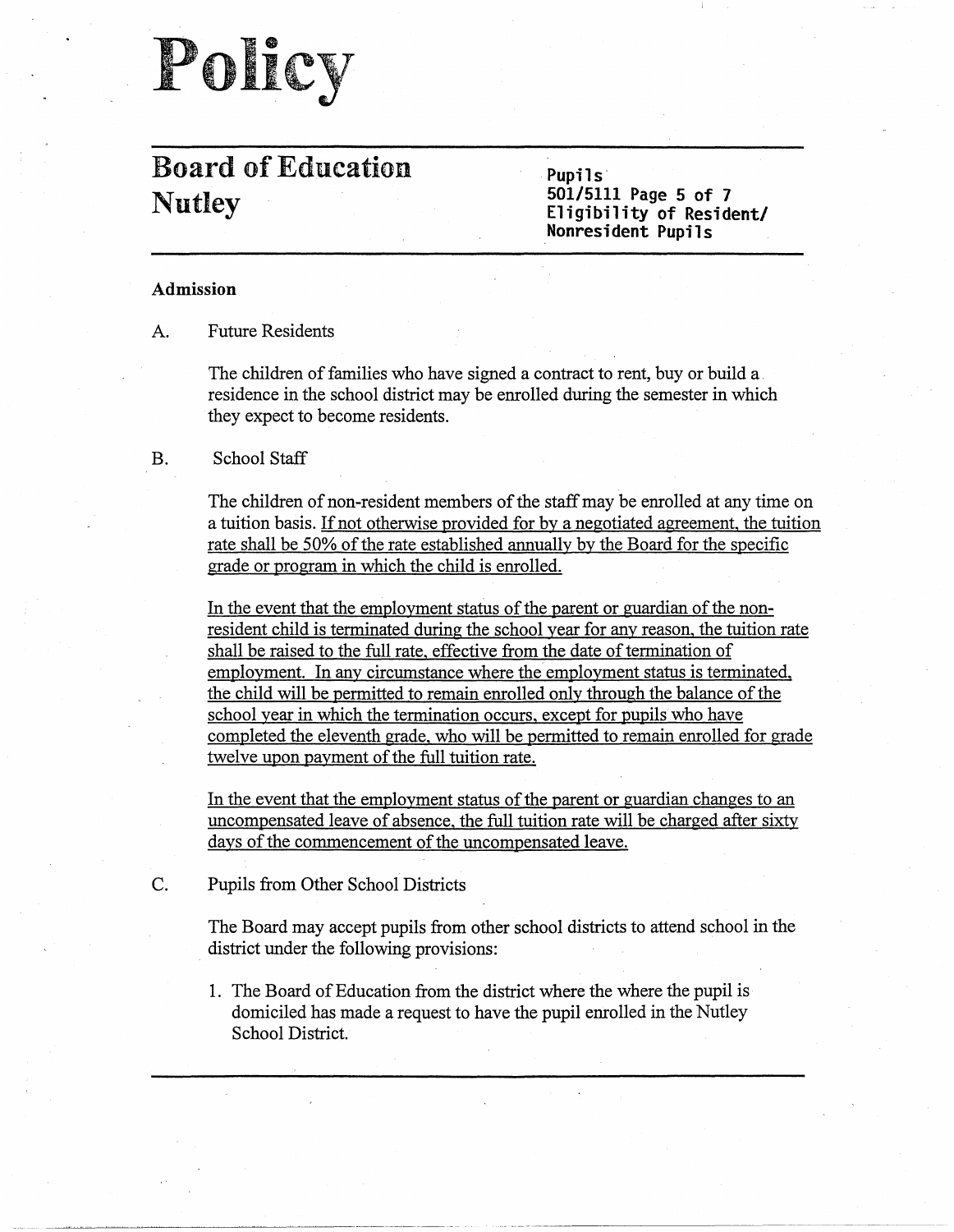## **Board of Education Nutley**

**Pupils 501/5111 Page 6 of 7 Eligibility of Resident/ Nonresident Pupils** 

- 2. The enrollment of the pupil has been recommended by the Superintendent, and approved by a vote of the Board.
- 3. The sending Board of Education has signed a contract agreeing to pay for the tuition and other costs associated with the pupil's attendance.

Any pupil admitted under the above provisions B and C must be approved on an annual basis by a vote of the Board.

### **Tuition Fees**

An annual tuition fee shall be established, payable semi-annually. This fee shall be pro-rated when a student attends less than a full school year. The following provisions shall apply:

I. Future Pupils

Pupils will not be required to pay tuition, provided they occupy a home in the district prior to November I in any school year. If they occupy a home after November I, tuition will have to be paid retroactive to the date they enrolled in a Nutley school, until they occupy a home in the district.

#### 2. Former Pupils

Pupils, other than High School seniors, who move to another school district on or after February I of a school year may, at the parents written request to the Superintendent of Schools, be permitted to complete that school year in Nutley without tuition charges. Such pupils may not continue in the Nutley Public Schools the following year unless tuition is paid.

Pupils who move to another school district prior to February 1 of a school year may, at the parent's written request to the Superintendent of Schools, and with the Board's approval, be permitted to complete the school year, provided tuition is paid from the date they move out of the district.